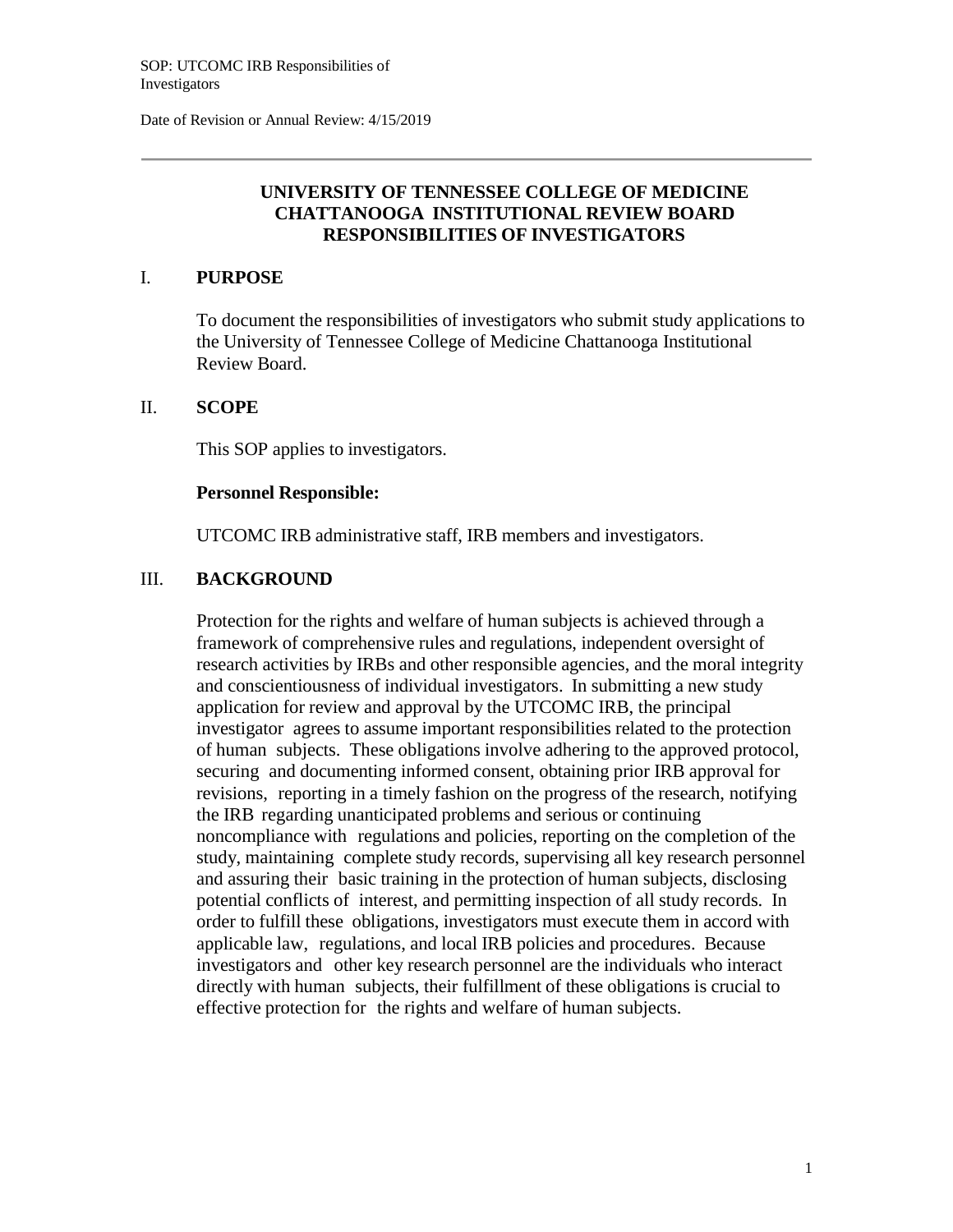Date of Revision or Annual Review: 4/15/2019

# **In accordance with:**

45 CFR 46; 21 CFR11, 50, 54, 56, 312, and 812

OHRP Investigator Responsibilities Frequently Asked Questions [http://www.hhs.gov/ohrp/regulations-and-policy/guidance/faq/investigator](http://www.hhs.gov/ohrp/regulations-and-policy/guidance/faq/investigator-)responsibilities/

Guidance for Industry: Investigator Responsibilities - Protecting the Rights, Safety, and Welfare of Study Subjects (October 2009) [www.fda.gov/downloads/Drugs/.../Guidances/UCM187772.pdf](http://www.fda.gov/downloads/Drugs/.../Guidances/UCM187772.pdf)

Health Insurance Portability and Accountability Act of 1996 (HIPAA) Privacy and Security Rules https:/[/www.hhs.gov/sites/default/files/privacysummary.pdf](http://www.hhs.gov/sites/default/files/privacysummary.pdf)

UTCOMC Research Data Management (Retention and Ownership) Policy https:/[/www.UTCOMC.edu/research/about/reports-and](http://www.uthsc.edu/research/about/reports-and-publications/index.php)[publications/index.php](http://www.uthsc.edu/research/about/reports-and-publications/index.php)

*Compliance with this policy also requires compliance with state or local laws or regulations that provide additional protections for human subjects.*

# IV. **PROCEDURES**

1. Principal investigators (PIs) and Co-PIs must include in their initial study application, *UTCOMC IRB: Study/Project Smart Form Application*, *Form c: Revision/Change Form d: Continuing Review* to the UTCOMC IRB a signed statement that they agree to assume the following responsibilities and to faithfully execute them in accord with applicable federal regulations for the protection of human subjects and UTCOMC IRB policies and procedures:

• I certify that the information provided in this application is complete and correct to the best of my knowledge.

• I accept ultimate responsibility for the conduct of this study, the ethical performance of the project, and the protection of the rights and welfare of the human subjects who are directly or indirectly involved in this project. • I will comply with all policies and guidelines of the UTCOMC and

affiliated institutions where this study will be conducted, as well as with all applicable federal, state and local laws regarding the protection of human subjects in research.

• I understand that any false, fictitious or fraudulent statements or claims may result in criminal, civil or administrative penalties.

• I will ensure that personnel performing this study are qualified, appropriately trained and will adhere to the provisions of the IRB-approved protocol.